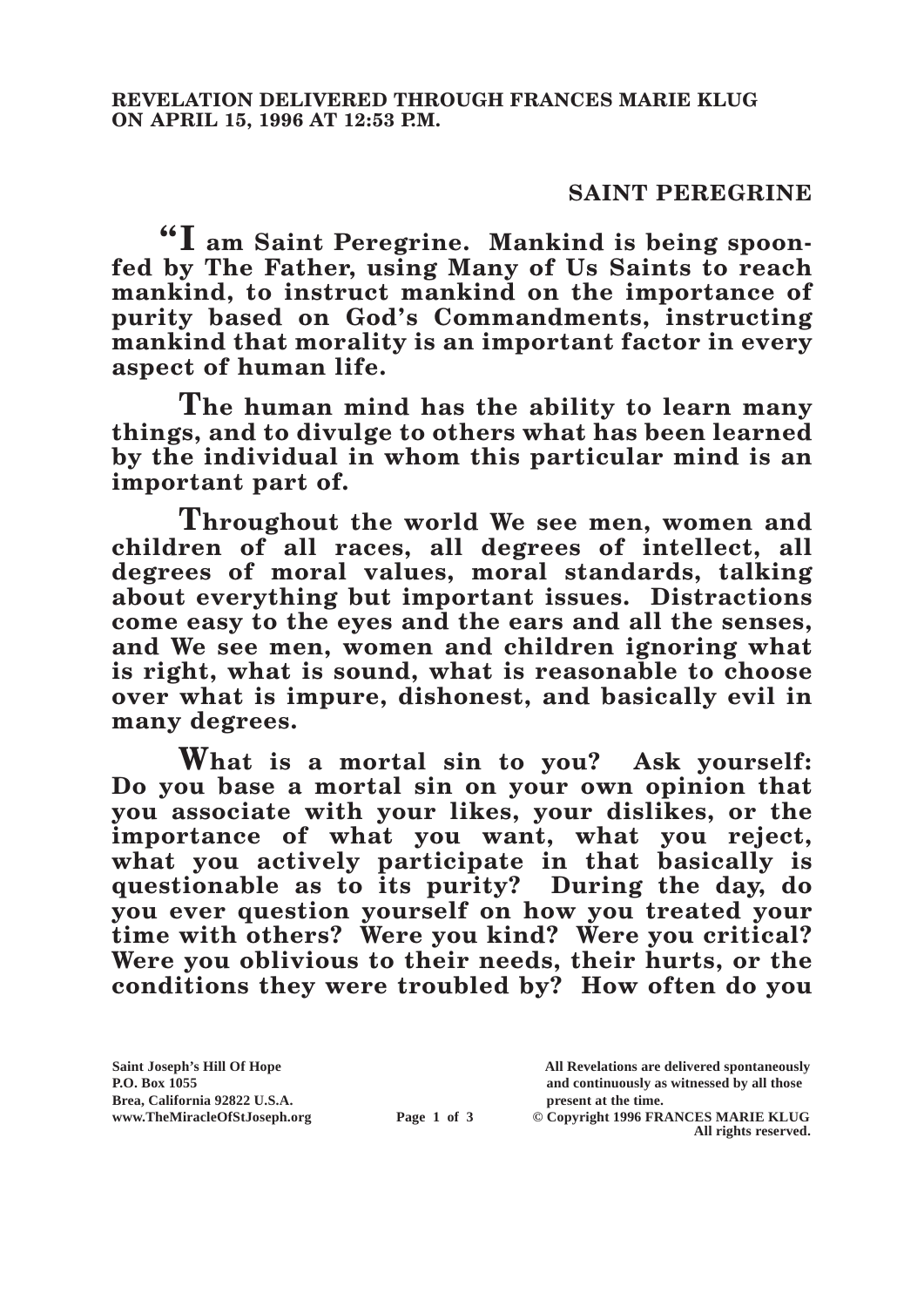**spend the time trying to improve your moral values, moral standards, and being good example to others, or do you ever even consider this as an important factor in daily life?**

**Do you ever ask yourself, 'Did I act out of selfishness or need?' Also, at the end of the day, do you ever examine your own day and wonder if you performed in any way to be good example to others, give hope when it was needed, strength when it was needed? Mankind rarely examines his or her own manner of living, mode of living, because with all that is occurring, We see mankind taking everything for granted, moods right or wrong, decisions right or wrong, participations right or wrong.**

**One of the rarest things in the world is to hear a man, woman or child examine their conscience, and then desire to improve the next day, grow more conscious, act more conscious of others, and eliminate much of the selfishness that is within. I am not saying that you should concentrate so hard that you become critical to the point that you would be difficult to be with, but do be conscious of your conscience. Be conscious of how you reflect in other people's lives. Be concerned about your sincere concern for others. If mankind would look at these things in the right manner that I have just spoken, the world would be a much happier place, and children of all ages would automatically imitate.**

**One of the things that sometimes is amazing to watch, is that someone designs an item that has no real purpose to it, or will have no real effect on an individual's Soul, but this item will overpower,** 

|             | All Revelations are delivered spontaneously |
|-------------|---------------------------------------------|
|             | and continuously as witnessed by all those  |
|             | present at the time.                        |
| Page 2 of 3 | © Copyright 1996 FRANCES MARIE KLUG         |
|             | All rights reserved.                        |
|             |                                             |